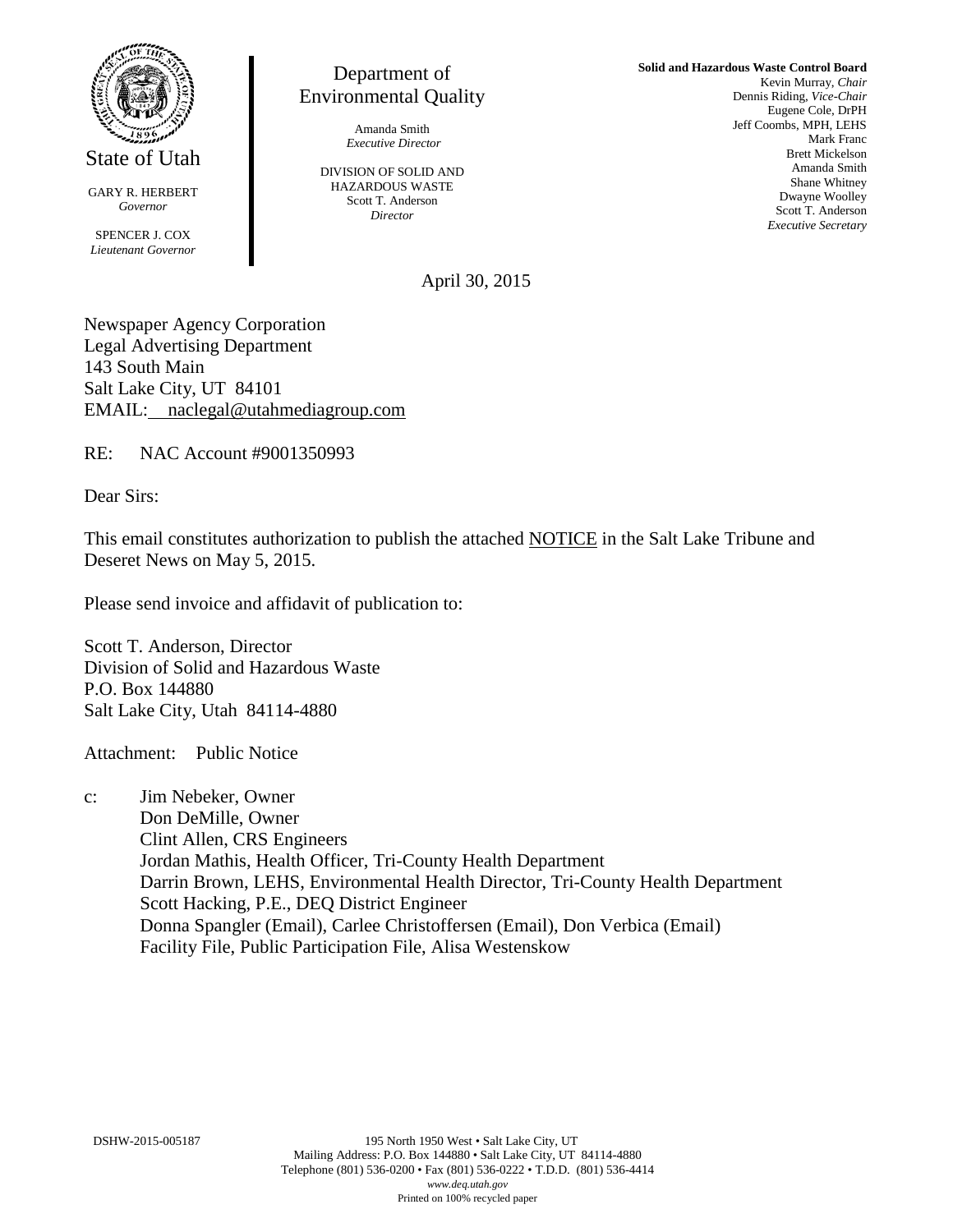

State of Utah

GARY R. HERBERT *Governor*

SPENCER J. COX *Lieutenant Governor*

## Department of Environmental Quality

Amanda Smith *Executive Director*

DIVISION OF SOLID AND HAZARDOUS WASTE Scott T. Anderson *Director*

**Solid and Hazardous Waste Control Board** Kevin Murray, *Chair* Dennis Riding, *Vice-Chair* Eugene Cole, DrPH Jeff Coombs, MPH, LEHS Mark Franc Brett Mickelson Amanda Smith Shane Whitney Dwayne Woolley Scott T. Anderson *Executive Secretary*

April 30, 2015

Vernal Express 60 East 100 North Vernal, UT 84078

Dear Sirs:

This email constitutes authorization to publish the attached NOTICE in the Vernal Express on May 5, 2015.

Please send invoice and affidavit of publication to:

Scott T. Anderson, Director Division of Solid and Hazardous Waste P.O. Box 144880 Salt Lake City, Utah 84114-4880

Attachment: Public Notice

c: Jim Nebeker, Owner Clint Allen, CRS Engineers Jordan Mathis, Health Officer, Tri-County Health Department Darrin Brown, LEHS, Environmental Health Director, Tri-County Health Department Scott Hacking, P.E., DEQ District Engineer Donna Spangler (Email), Carlee Christoffersen (Email), Don Verbica (Email) Facility File, Public Participation File, Alisa Westenskow